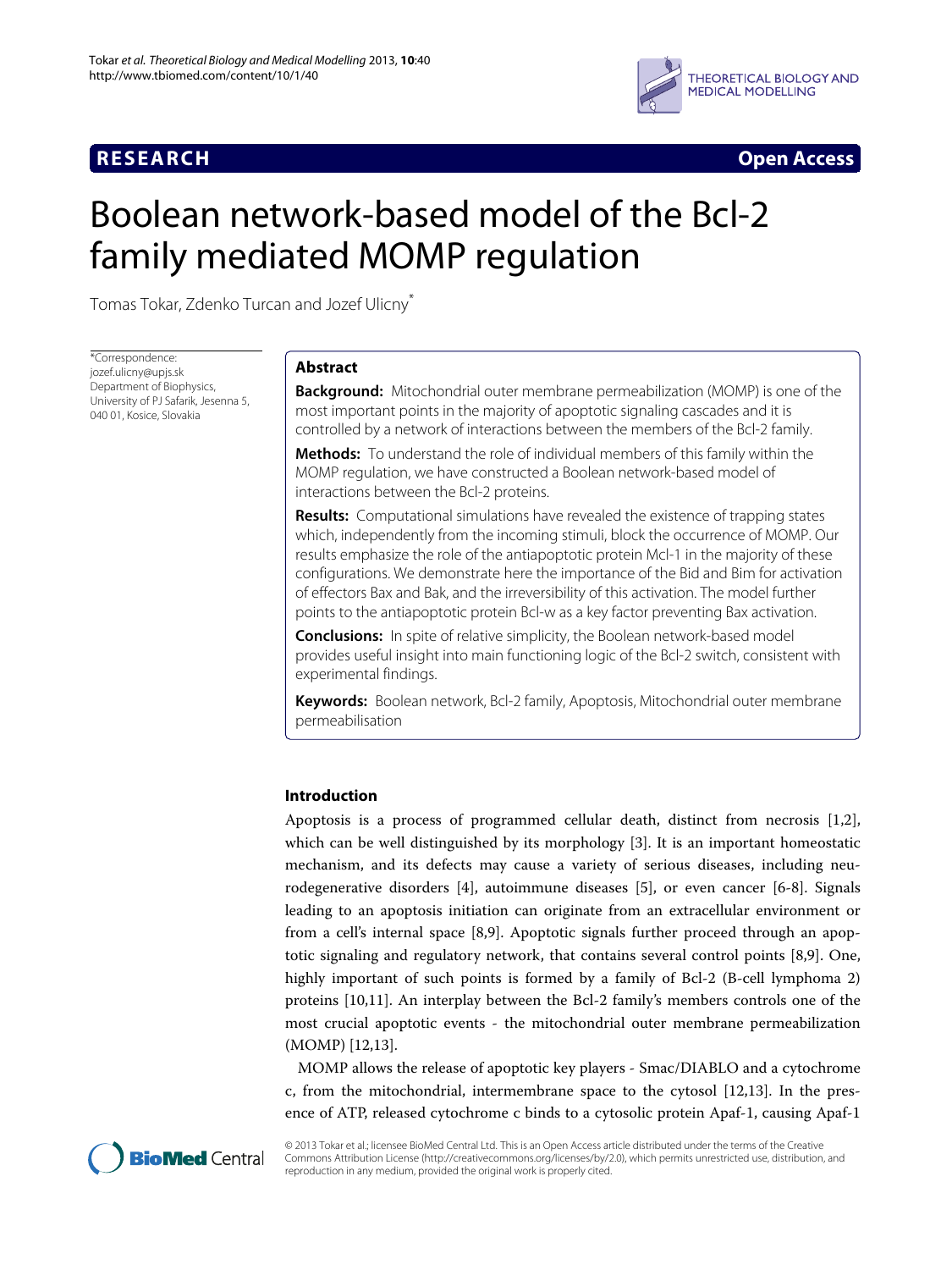oligomerization and the recruitment of an inactive pro-caspase-9, leading to the formation of a multi-protein complex known as an apoptosome [\[14](#page-12-12)[-16\]](#page-12-13). Within the apoptosome, pro-caspase-9 subsequently undergoes processing and activation [\[14](#page-12-12)[-16\]](#page-12-13). The active caspase-9 proteolytically activates caspase-3 [\[17\]](#page-12-14). Smac/DIABLO, once released to the cytosol, inhibits XIAP (X-linked inhibitor of apoptosis) - the most prominent suppressor of caspases -3 and -9 [\[18\]](#page-12-15). Caspase-3 and other effector caspases (caspases -6 and -7) are the primary executioners of apoptosis [\[8](#page-12-6)[,19\]](#page-12-16). Activation of these makes the point of no-return, after which the irreversible phase of apoptosis is executed [\[20\]](#page-12-17). Although other, mitochondria-independent apoptotic signaling pathways also exist [\[21\]](#page-12-18), the mitochondrial (also known as intrinsic) pathway is the major one [\[22\]](#page-12-19).

The MOMP is carried in "all or nothing" manner, where no intermediate MOMP states are possible. A control mechanism of such an event can be modeled by, in terms of complex systems science, a bistable switch.

This interesting property has made the Bcl-2 family an attractive subject of mathematical modeling and computer simulations. There are several works regarding modeling and a simulation of the Bcl-2 family and the control of MOMP, revealing and examining a variety of non-linear system behaviors such as robustness, stimulus-response ultrasensitivity [\[23\]](#page-12-20) and bistability [\[24](#page-12-21)[-26\]](#page-12-22). Besides these, the Bcl-2 family was involved in several other, more general models of apoptosis signaling [\[27](#page-12-23)[-29\]](#page-12-24).

All the above-mentioned models are continuous, dynamically simulating the chemical reaction kinetics of the studied system. These models reduce their complexity through aggregating proteins with similar function into functional groups. The most prominent group member is taken as the representative of the given group. Although the abovementioned models of Bcl-2 regulatory network are of various levels of detail, they all adopt such simplification. This is done usually by grouping the Bcl-2 family's members into three or four groups according to their structural and functional classification. Such division provides reasonable trade-offs between the model's simplicity and plausibility. However, when grouped together, certain important functional specifics are ignored.

The critical factor which limits the development of more detailed, quantitative models of the Bcl-2 family is the availability of quantitative data, that is still a systems biology bottleneck [\[30\]](#page-12-25). However, the works of Chen et al [\[31\]](#page-12-26) and Dai et al [\[32\]](#page-12-27) provided affinity measurements of most Bcl-2 protein–protein bindings – major type of Bcl-2 intra-familiar interactions. Furthermore, Dussmann and colleagues [\[33\]](#page-12-28) measured singlecell dynamics of MOMP commitment and supported his measurements by Bcl-2 family model similar to those mentioned above. Recently, Lindner et al [\[34\]](#page-12-29) translated the western-blot quantifications of several Bcl-2 proteins and clinical findings into currently the most detailed model of great predictive power.

Despite the ever growing amount of experimental data, there remain quantitative parameters that need to be supplemented by relevant experimental *in vivo* measurements. The absence of these parameters provides an opportunity for less demanding qualitative description using the discrete state models. In this work we propose such model of the Bcl-2 family mediated regulation of MOMP based on Boolean network modeling. The Boolean network (BN) approach is one of the best suited approaches to the qualitative modeling of complex biological systems [\[30,](#page-12-25)[35\]](#page-12-30). BN, first introduced in the late 1960s [\[36\]](#page-12-31), was originally used to model gene regulatory networks and signaling pathways [\[37\]](#page-12-32).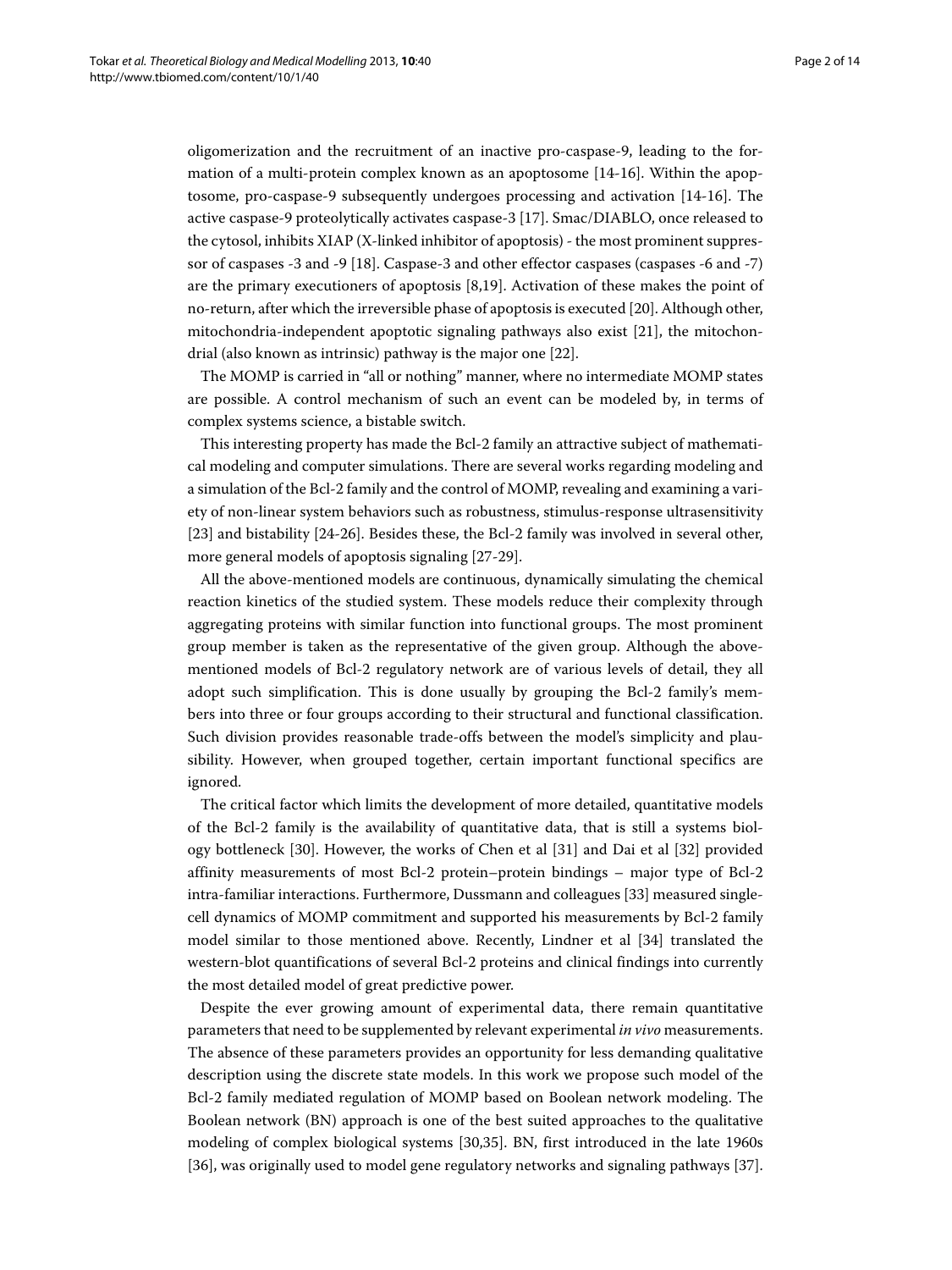Although, BN does not model continuous time dynamics of the studied system, it may reveal properties of state transition dynamics [\[37\]](#page-12-32). For the first time BN model involving members of the Bcl-2 family appeared in work of Calzolari et al [\[38\]](#page-12-33). Mai and Liu [\[35\]](#page-12-30) and few months later Schlatter et al [\[30\]](#page-12-25), published the most recent BN-based models of apoptosis, both containing simplified mechanism of Bcl-2 family MOMP control. However, as far as we know, no comprehensive modeling work involving the whole Bcl-2 family has been published yet.

### **Modeling and simulations**

#### **Model and its biological relevance**

Bcl-2 family's members are functionally classified as either antiapoptotic, or proapoptotic. Structurally, Bcl-2 proteins can be categorized according to the number of Bcl-2 homology domains (BH) in their *α*-helical regions [\[8](#page-12-6)[,39\]](#page-13-0). Antiapoptotic members (Mcl-1, A1, Bcl-xL, Bcl-2, Bcl-w and Bcl-B) are characterized by the presence of four BH domains (BH1-4) [\[40,](#page-13-1)[41\]](#page-13-2). Their role is to prevent MOMP by inhibition of proapoptotic family members [\[40](#page-13-1)[,41\]](#page-13-2). Proapoptotic members can be divided to BH3-only proteins and multidomain proteins - effectors [\[8\]](#page-12-6). BH3-only proteins can be further subdivided based upon their role in apoptotic signaling. BH3-only subgroup members, termed sensitizers (Noxa, Bad, Puma, Hrk, Bmf and Bik), can only bind to antiapoptotic Bcl-2 proteins, forming inactive dimers [\[39\]](#page-13-0). Members of another BH3 subgroup, termed activators (Bim and Bid), can act in the same way [\[39\]](#page-13-0), but in addition, activators can directly activate effectors [\[40](#page-13-1)[,42\]](#page-13-3). Effectors, once activated, undergo oligomerization and form pores in mitochondrial outer membrane (MOM), leading eventually to MOMP. [\[13](#page-12-11)[,43\]](#page-13-4). Therefore, effectors are the primary target of inhibition by their antiapoptotic relatives [\[42\]](#page-13-3).

Altogether, interactions between Bcl-2 family members can be classified into only three types: i) Binding and mutual inhibition between antiapoptotic and BH3-only proteins. ii) Binding and mutual inhibition between antiapoptotic proteins and effectors. iii) Activation of effectors by BH3-only proteins. However, the situation ceases be so simple when we focus on the interaction between individual molecules. E.g., the BH3-only sensitizer Noxa can bind to and inhibit only two antiapoptotic proteins (see Table [1\)](#page-3-0) [\[8](#page-12-6)[,31](#page-12-26)[,39\]](#page-13-0), but the other BH3-only sensitizer, Puma is able to inhibit five of six major antiapoptotic proteins [\[8](#page-12-6)[,31](#page-12-26)[,39\]](#page-13-0). On the other hand, while it seems that the antiapoptotic protein Bcl-B is not bound or inhibited by any of the BH3-only proteins [\[44\]](#page-13-5), the other antiapoptotic protein Bcl-xL is bound by seven of them [\[8,](#page-12-6)[31\]](#page-12-26). There is also a strong asymmetry in the level of inhibition of effectors by antiapoptotic proteins. While Bak is inhibited only by three antiapoptotic proteins, Bax is inhibited by all six of them [\[8,](#page-12-6)[39\]](#page-13-0).

The knowledge about interactions between Bcl-2 family members was encoded in the Boolean network-based model we present here. The model contains 14 nodes, representing the Bcl-2 family's members. Each member of the Bcl-2 family is represented by one of the nodes. The only exception was Bad & Bmf and Hrk & Bik pairs, coupled together due to their identical intra-familiar interaction profiles (see Table [1\)](#page-3-0).

The whole model contains 34 connections between nodes, each representing one molecular interaction.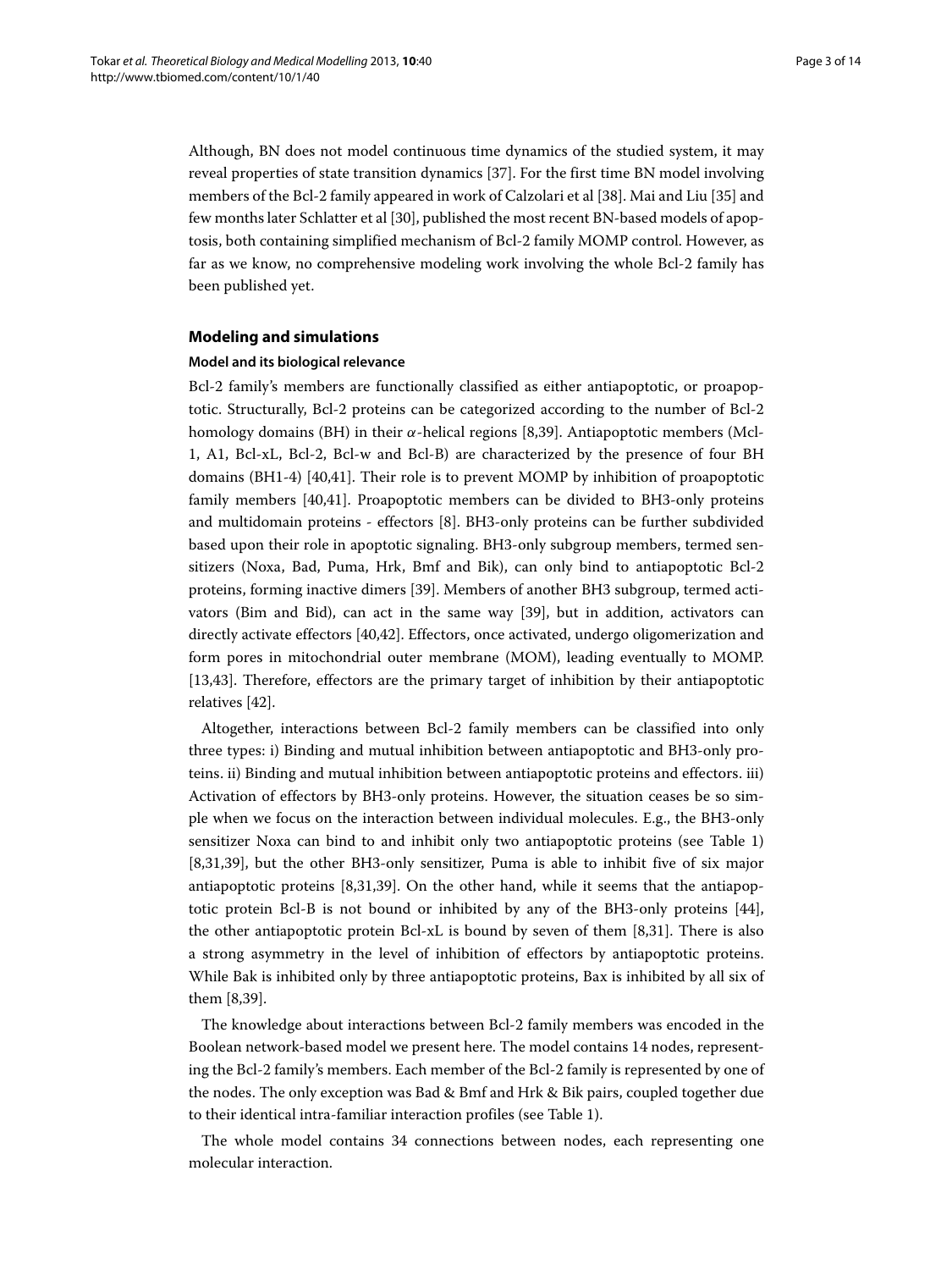| Bcl-2         | Full name of the protein                | <b>Binds to and inhibits</b>                  | Ref.        |
|---------------|-----------------------------------------|-----------------------------------------------|-------------|
| protein       |                                         |                                               |             |
| Antiapoptotic |                                         |                                               |             |
| Members:      |                                         |                                               |             |
| $McI-1$       | Myeloid cell leukemia sequence-1        | Noxa, Bim, Puma, Bax, Bak                     | [8, 31]     |
| $BcI-2$       | B-cell lymphoma 2                       | Bad, Bim, Puma, Bmf, Bax                      | [8, 31]     |
| A1            | Bcl-2 related protein                   | Noxa, Bim, Puma, tBid, Hrk, Bik, Bax, Bak     | [8, 31]     |
| Bcl-xL        | Bcl-2-like                              | Bad, Bim, Puma, tBid, Hrk, Bmf, Bik, Bak, Bax | [8, 31]     |
| Bcl-w         | Bcl-2-like-2                            | Bad, Bim, Puma, tBid, Hrk, Bmf, Bik, Bax      | [8, 31]     |
| Bcl-B         | Bcl-2-like-10                           | Bax                                           | $[44]$      |
| BH3-only      |                                         |                                               |             |
| Members:      |                                         |                                               |             |
| Noxa          | Phorbol-12-myristate-13-acetate-induced | McI-1, A1                                     | [8,31,39]   |
|               | protein 1                               |                                               |             |
| Bad           | Bcl-2 antagonist of cell death          | Bcl-xL, Bcl-w, Bcl-2                          | [8, 31, 39] |
| Bim           | Bcl-2like-11                            | Bcl-xL, Bcl-w, Bcl-2, Mcl-1, A1               | [8, 31, 39] |
| Puma          | Bcl-2-binding component-3               | Bcl-xL, Bcl-w, Bcl-2, Mcl-1, A1               | [8, 31, 39] |
| tBid          | truncated BH3-interacting               | Bcl-xL, Bcl-w, A1                             | [31, 39]    |
|               | domain death agonist                    |                                               |             |
| <b>Hrk</b>    | Harakiri                                | Bcl-xL, Bcl-w, A1                             | $[31]$      |
| <b>Bmf</b>    | Bcl-2-modifying factor                  | Bcl-xL, Bcl-w, Bcl-2                          | [31, 39]    |
| Bik           | Bcl-2-interacting killer                | Bcl-xL, Bcl-w, A1                             | $[31]$      |
| Effectors:    |                                         |                                               |             |
| Bak           | Bcl-2-antagonist/killer-1               | Bcl-xL, Mcl-1, A1                             | [8, 39]     |
| Bax           | Bcl-2-associated X protein              | Bcl-xL, Bcl-w, Bcl-2, Bcl-B, Mcl-1, A1        | [8, 39]     |

<span id="page-3-0"></span>**Table 1 Binding and inhibition between individual members of the Bcl-2 family**

### **Transition rules**

Each of the nodes can be either active or inactive. Each of the nodes is affected by received inputs from one or several other upstream nodes. The state of the node *i* in the next time step  $s_i(t + 1)$  is defined by the following transition rule:

$$
s_i(t+1) = \begin{cases} 1, & \Delta_i > 0, \\ s_i(t), & \Delta_i = 0, \\ 0, & \Delta_i < 0, \end{cases} \tag{1}
$$

<span id="page-3-1"></span>
$$
\Delta_i = e_i + \sum_j r_{ij} s_j(t) \tag{2}
$$

Here, *rij* specifies the relation of the *j*-th node to *i*-th node, and it may have three possible values:  $r_{ij} = 1$  if *j*-th node activates *i*-th node,  $r_{ij} = -1$  if *j*-th node inhibits *i*-th node and  $r_{ij} = 0$ , if nodes *j* and *i* are not connected (the relationships between nodes are depicted in the Figure [1\)](#page-4-0). The value of *ei* defines the expression of the protein represented by the *i*-th node (see following section).

Since Bcl-2 family members inhibit each other by mutual binding and formation of inactive dimers, our model treats the inhibitory relationships between two nodes as bipartite  $(if r_{ii} = -1, then r_{ii} = -1).$ 

During the simulation, the states of all nodes are step-wise simultaneously reevaluated according to the transition rule described by the eq. [\(1\)](#page-3-1), until the simulation is terminated.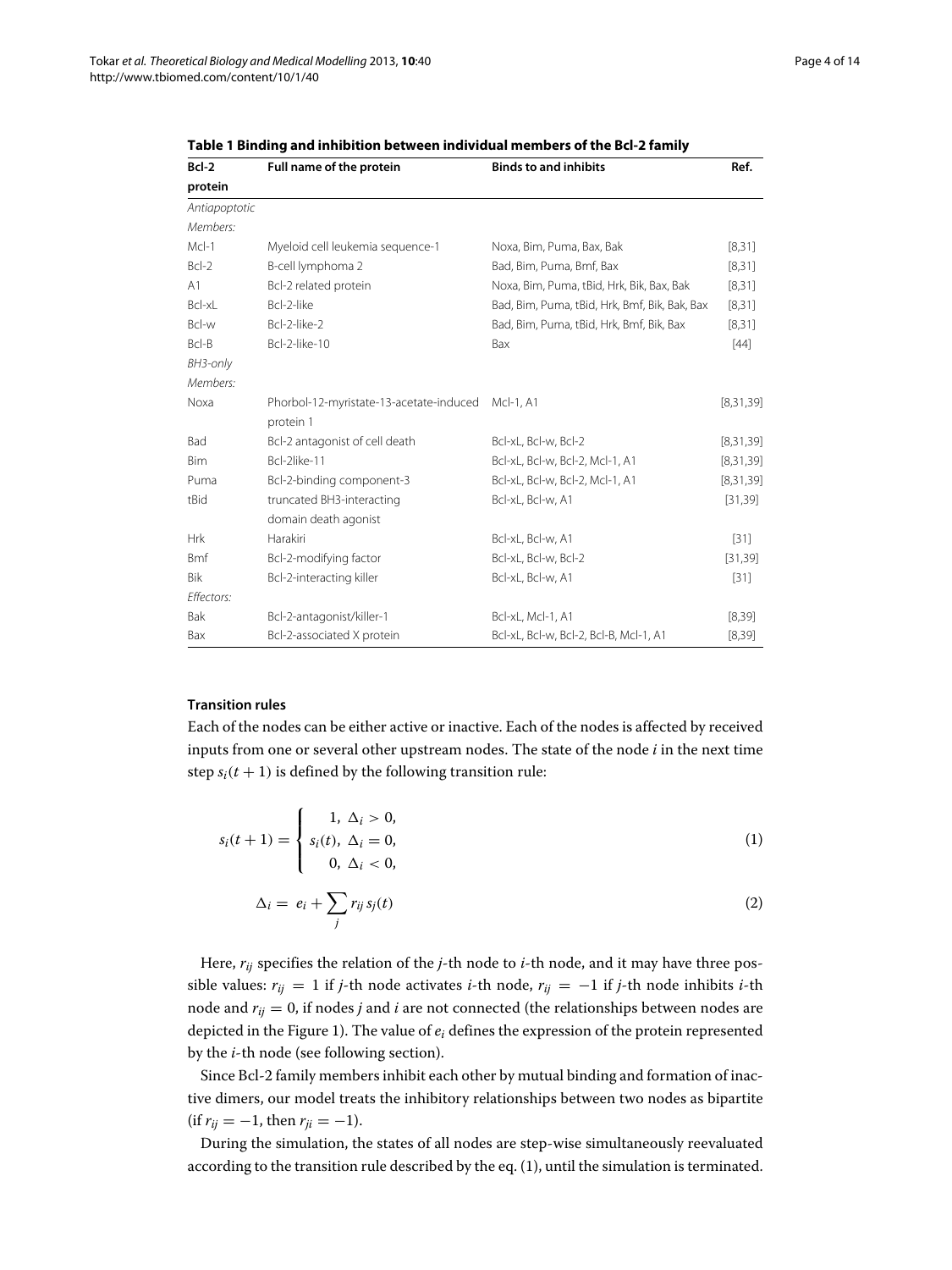

#### <span id="page-4-0"></span>**Influence of the external conditions**

The transition function of the *i*-th node is dependent on the value of *ei*. The value of binary vector  $E(E = \{e_1, e_2, \ldots e_{16}\})$  represents here, what we termed the "expression" of the Bcl-2 family proteins. The value  $e_i = 1$ , corresponds to the cellular conditions allowing the synthesis and, if required, the post-translational/post-transcriptional activation (e. g. activation of Bid requires proteolytic cleavage by Caspase-8 [\[45\]](#page-13-6)) of the *i*-th protein. Alternatively, the value  $e_i = 0$ , corresponds to the conditions preventing the synthesis and/or post-translations activation of the *i*-th protein.

Since the model contains 14 nodes, the vector of expressions can have  $2^{14} = 16384$ possible values. However, since other than BH3-only mediated activation of Bax/Bak is irrelevant to our work (the subject of our study is the Bcl-2 family mediated regulation of MOMP), we exclude here the expression vectors where  $e_{Bax} = 1$  or  $e_{Bak} = 1$ , reducing thus the number of possible values to  $2^{12} = 4096$ . The value of the vector *E* remains constant during each simulation.

#### **Terminal states**

The simulation is terminated at the time  $t$  once the state of the model  $S(S)$  =  ${s_1, s_2, \ldots s_{14}}$ ) satisfies the following condition:

<span id="page-4-1"></span>
$$
S(t) = S(t - n), \qquad n = 1, 2, ... \tag{3}
$$

The condition described in the eq. [\(3\)](#page-4-1), can imply either that the model converged to the steady-state  $(n = 1)$ , the model is oscillating between two different states  $(n = 2)$ , or the model is periodically orbiting through the set of states ( $n > 2$ ).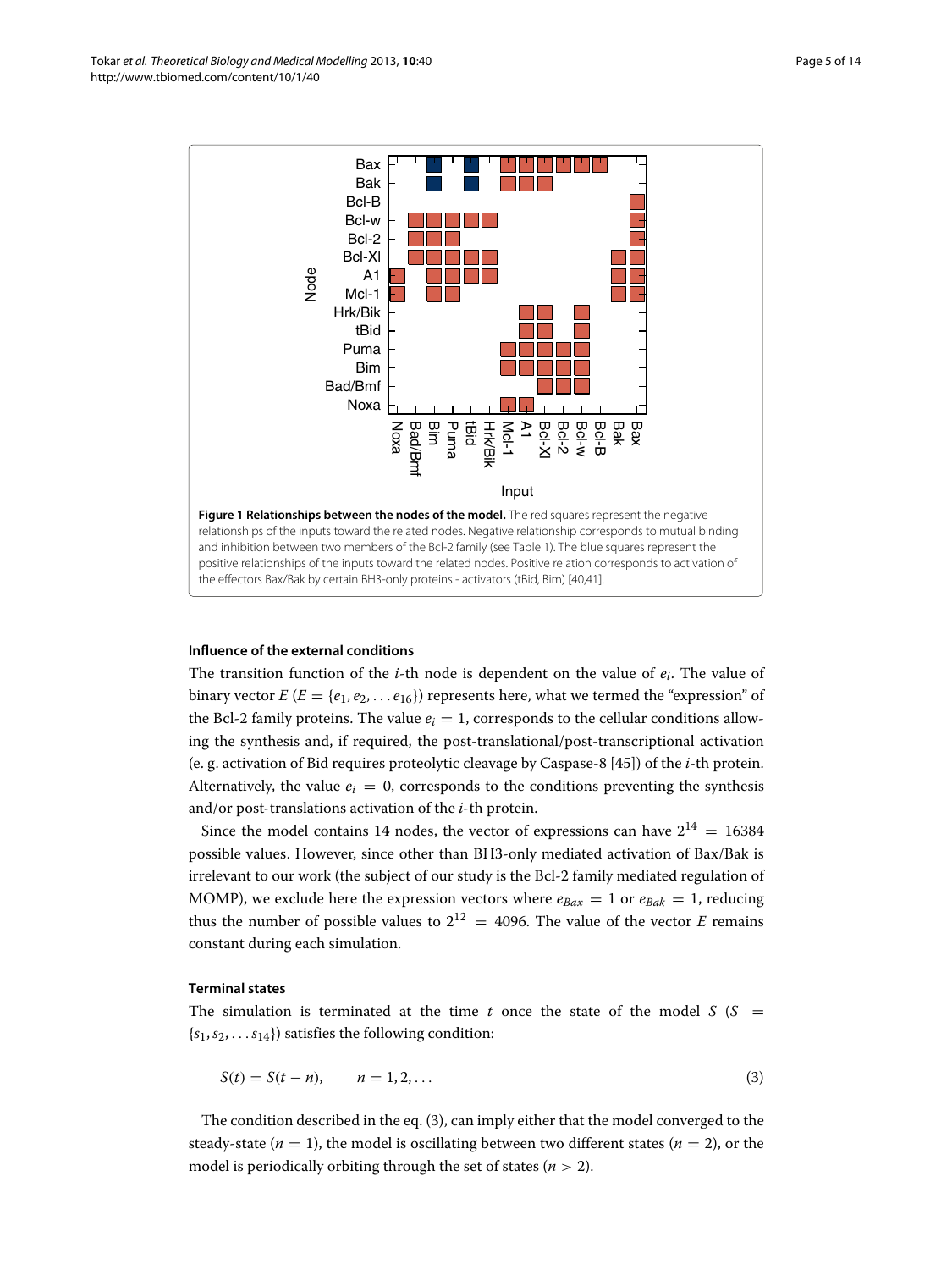The state *S*(*t*), satisfying the condition [\(3\)](#page-4-1) is the model's terminal state *S*( $t_{end}$ ). If the *S*(*t<sub>end</sub>*) involves the states of both effectors,  $s_{Bax}(t_{end}) = 0$  and  $s_{Bak}(t_{end}) = 0$ , then the  $S(t_{end})$  is denoted as the "survival" state. If the  $S(t_{end})$  involves the states of one of the effectors, either  $s_{\text{Bax}}(t_{\text{end}}) = 1$ , or  $s_{\text{Bak}}(t_{\text{end}}) = 1$ , then the  $S(t_{\text{end}})$  is simply denoted as the "pro-MOMP" state.

### **Results**

### **We have identified 1046 of the "survival" states, in which the model preserve the effectors Bak and Bax inactive**

The very first step was to find the terminal states in which the model is allowed to persist without the activation of effectors (Bak and Bax) - survival states.

Therefore, for each of the 4096 expression vectors we performed 4096 simulations, each simulation starting from one of the 4096 of the initial states (4096 =  $2^{12}$ , that is the number of possible initial states, including both  $s_{Bax}(t_0) = 0$  and  $s_{Bak}(t_0) = 0$ ).

We have identified 1046 unique survival states. The 388 of these states are logical steady-states, remaining 678 of the survival states are oscillating. Hereafter, we assume that these 1046 states represent basal, cellular conditions. To lead the cell out from such survival state it requires the change of an expression vector which would initiate the state transition. In the next step, we have investigated the transitions from the survival states to other terminal states. To analyze these transitions, for each of the 1046 survival states, we performed 4096 simulations. In each simulation we used one of the 4096 expression vectors and one of the survival states to define the initial conditions. Thus we "exposed" individual survival states to all the expression vectors and simulated the effect of changes of cellular conditions on actual state of the Bcl-2 proteins family.

Around 70% of the 4.2 million (1046  $\times$  4096) simulations led to survival, the remaining 30% of the simulations led to pro-MOMP terminal states, i.e. the states where at least one of the effectors was found active.

#### **We found 200 of the trapping states**

During the analysis of the transitions between the survival states and the pro-MOMP states, we have revealed an interesting finding. We have discovered the existence of 200 survival states from which the model cannot achieve the pro-MOMP states, regardless of the vector of expressions. Moreover, the model, once found in such a "trapping" state, can only be transitioned to another trapping state. The trapping of the Bcl-2 regulatory mechanism in one of these states would cause fatal malfunctioning of the MOMP regulation. The cell arrested in one of such states becomes resistant to external apoptotic stimuli - a condition which is one of the hallmarks of cancer cells [\[46\]](#page-13-7). Therefore, we denoted these states as the "tumor" states.

In general, these states (the black squares in the Figure [2\)](#page-6-0) exhibit strong imbalance in activity of antiapoptotic vs BH3-only proteins. BH3-only proteins are overwhelmed by activity of their antiapoptotic relatives. The activity of these compensates the positive influence of the expression vectors on BH3-only proteins. According to the rule described in eq. [1,](#page-3-1) in such a case the inactive BH3-only proteins remain inactive regardless of the configuration of expression vectors. Therefore, changing the expression vector results only in relocation of the model from one tumor state to another state, which will be similarly imbalanced.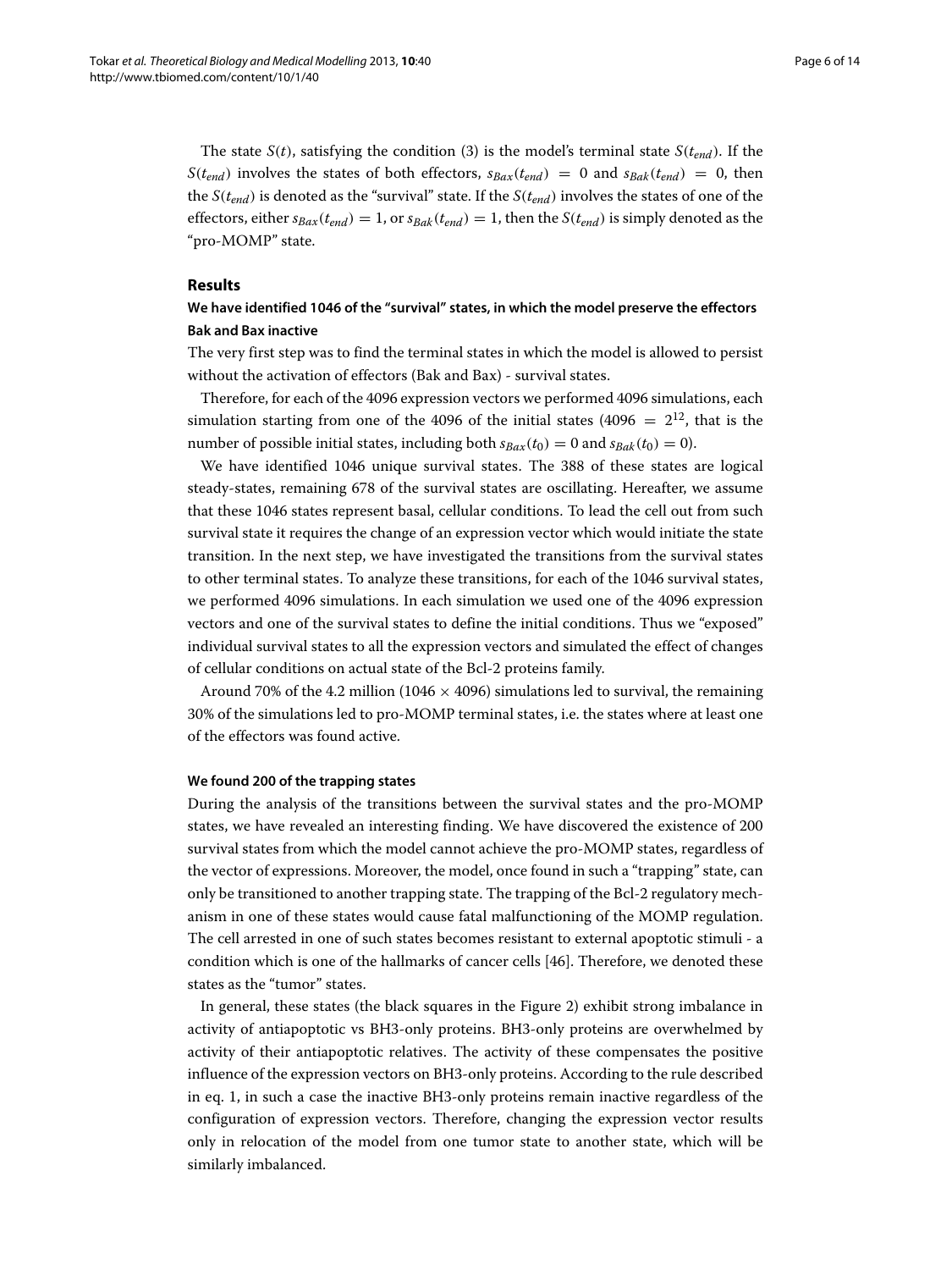

<span id="page-6-0"></span>represent the functionally "semioptimal" (light green) and "optimal" (dark green) survival states. While the first mentioned allow only the activation of Bak (transition  $T_4$  in Figure [3\)](#page-7-0), but not Bax, "optimal" states allow activation of both effectors.

As we found, the cell can be "liberated" from a trapping state by pharmacological inhibition of activity of antiapoptotic proteins (e.g. by competitive inhibition to prevent neutralization of proapoptotic proteins). Especially effective would be the inhibition of the Mcl-1, since the tumor states are overly abundant among the survival states involving the activity of Mcl-1.

The existence of trapping tumor states indicates that relationships in Bcl-2 family allow the establishment of the molecular populations of the Bcl-2 proteins which could be very insensitive to apoptotic signaling. The apparent relationship between the activity of the Mcl-1 and tumor states suggests that inhibition of Mcl-1 can be of special therapeutic relevance of targeting tumor cells.

## **There are two functionally distinct subsets of survival states. Those which allow model to activate the Bak, but not Bax and the states allowing activation of both effectors**

The remaining 846 survival states can further be classified in two groups. The first group consists of 54 survival states, from which the model can relocate to pro-MOMP states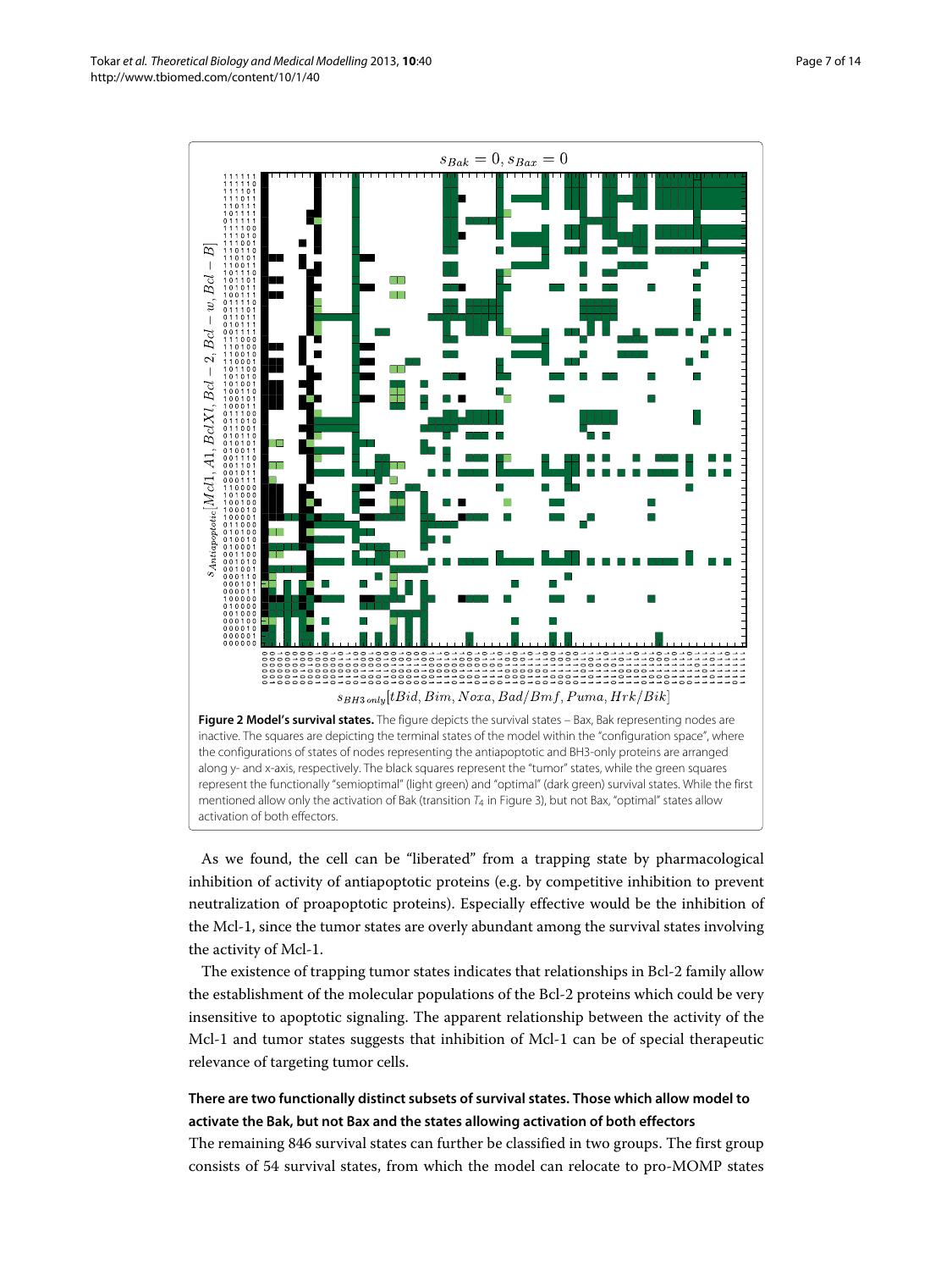where the only active effector is Bak. From the 792 survival states of the second group, the model can be turned to states with a single effector (Bak) activity, as well as to the pro-MOMP states, where both effectors are active. The first group we denote as "semioptimal" (the light green squares in Figure [2\)](#page-6-0), the second one we denote as "optimal" (the dark green squares in Figure [2\)](#page-6-0).

Similarly, we distinguish several functionally distinct subsets among the pro-MOMP states. Firstly, every pro-MOMP state may be classified according to the activity of effectors. We have found 108 of the pro-MOMP states in which Bak is active, but Bax remains inactive (the blue squares in Figure [3\)](#page-7-0). Besides these, we also have found 132 of the pro-MOMP states, in which both effectors are active (the red squares in Figure [3\)](#page-7-0). However, we haven't found any such terminal state, where the Bax was active, while the Bak not, indicating that such state is unaccessible by the model, regardless of expressions or initial conditions.

Secondly, the first of the mentioned groups – Bak-active only, can further be divided in two functionally distinct subgroups: states which allow additional activation of Bax (the light blue squares in Figure [3\)](#page-7-0), and those which don't (the dark blue squares in Figure [3\)](#page-7-0).

<span id="page-7-0"></span>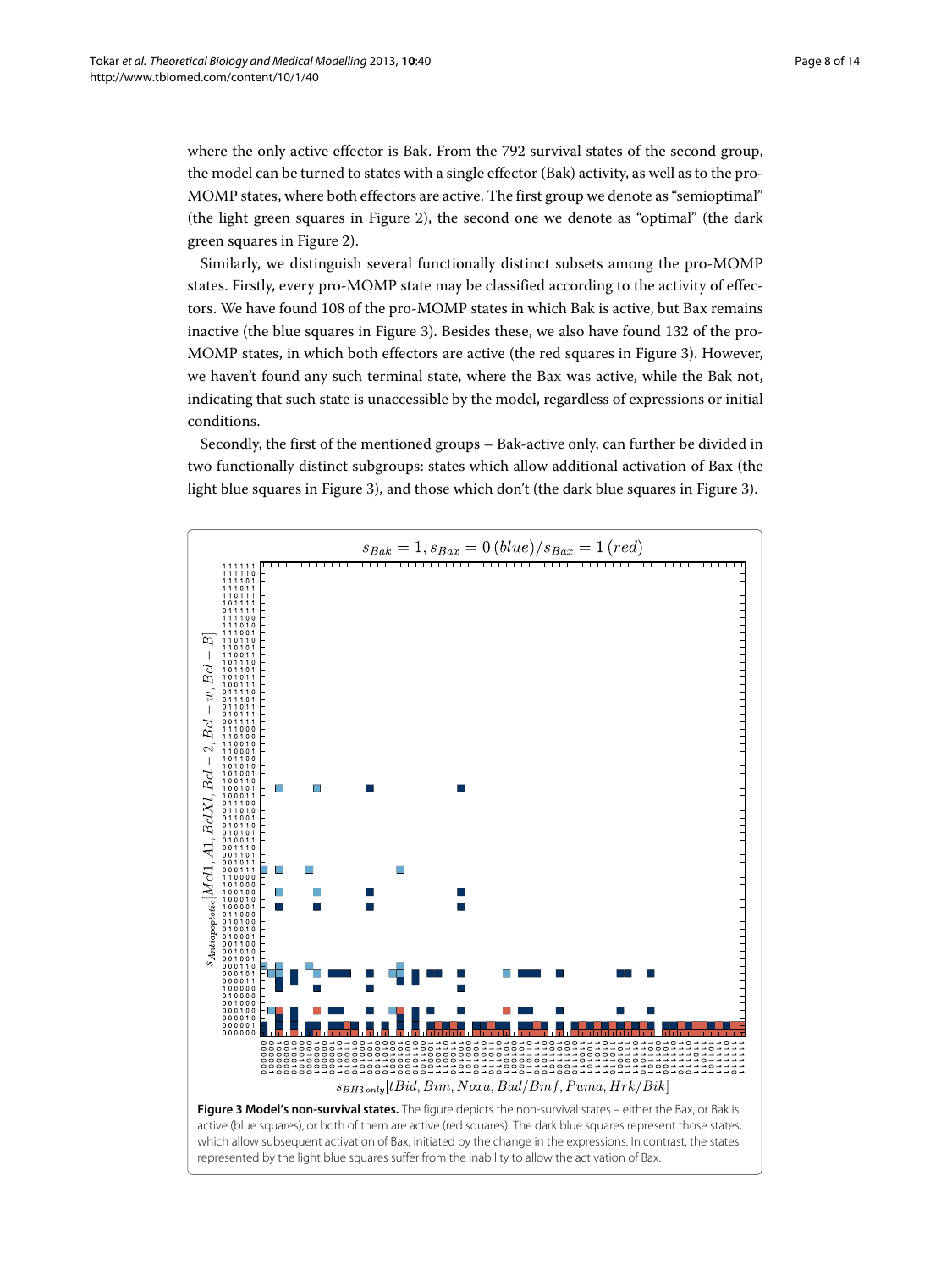It is very interesting that, while the first subgroup is accessible only from the "optimal" survival states, the second one, can be accessed from both, "optimal" and "semioptimal" survival states.

### **Survival to MOMP transition is irreversible**

We have performed another series of simulations in which each of the pro-MOMP states was used as the initial state of the model and each of the 4096 expression vectors were iteratively applied to the model. We have found that it is impossible to turn the model from any of the pro-MOMP states back to the survival one, regardless of the expression vectors.

Irreversibility of the transition to pro-MOMP states originates in activity of effectors itself. Mutual inhibitory relationships between effectors and corresponding antiapoptotic proteins compensate the influence of the expression vectors on a given antiapoptotic protein. According to the rule described in eq. [1,](#page-3-1) in such a case inactive antiapoptotic protein remains inactive and inhibition of effectors remains insufficient to suppress their activity, regardless of the expression vector.

### **The transitions from the survival to MOMP are caused by expression changes of four distinct types**

When taking previous results together, we may distinguish six distinct groups of model's terminal states. Three of these groups associate survival states, characterized by no effectors activity. Two groups associate pro-MOMP states, involving the activity of Bak, but not Bax. The sixth group associates the states involving the activity of both effectors. Assuming that the single effector activation is sufficient for the MOMP occurrence, four types of survival-to-MOMP transitions can be distinguished  $(T_1 - T_4)$ , see Figure [4\)](#page-8-0).

We have analyzed the influence of the expression of the given protein on the initiation of these transitions by means of multiple correlation coefficient -*R*<sup>2</sup> (for more details see [Appendix\)](#page-10-0).

Figure [5](#page-9-0) shows that regardless of the transition type, the necessary condition for the transition to MOMP is the expression of at least one of the activators (Bim, tBid). On the other hand it seems that the expression of the Mcl-1 is the most significant factor

<span id="page-8-0"></span>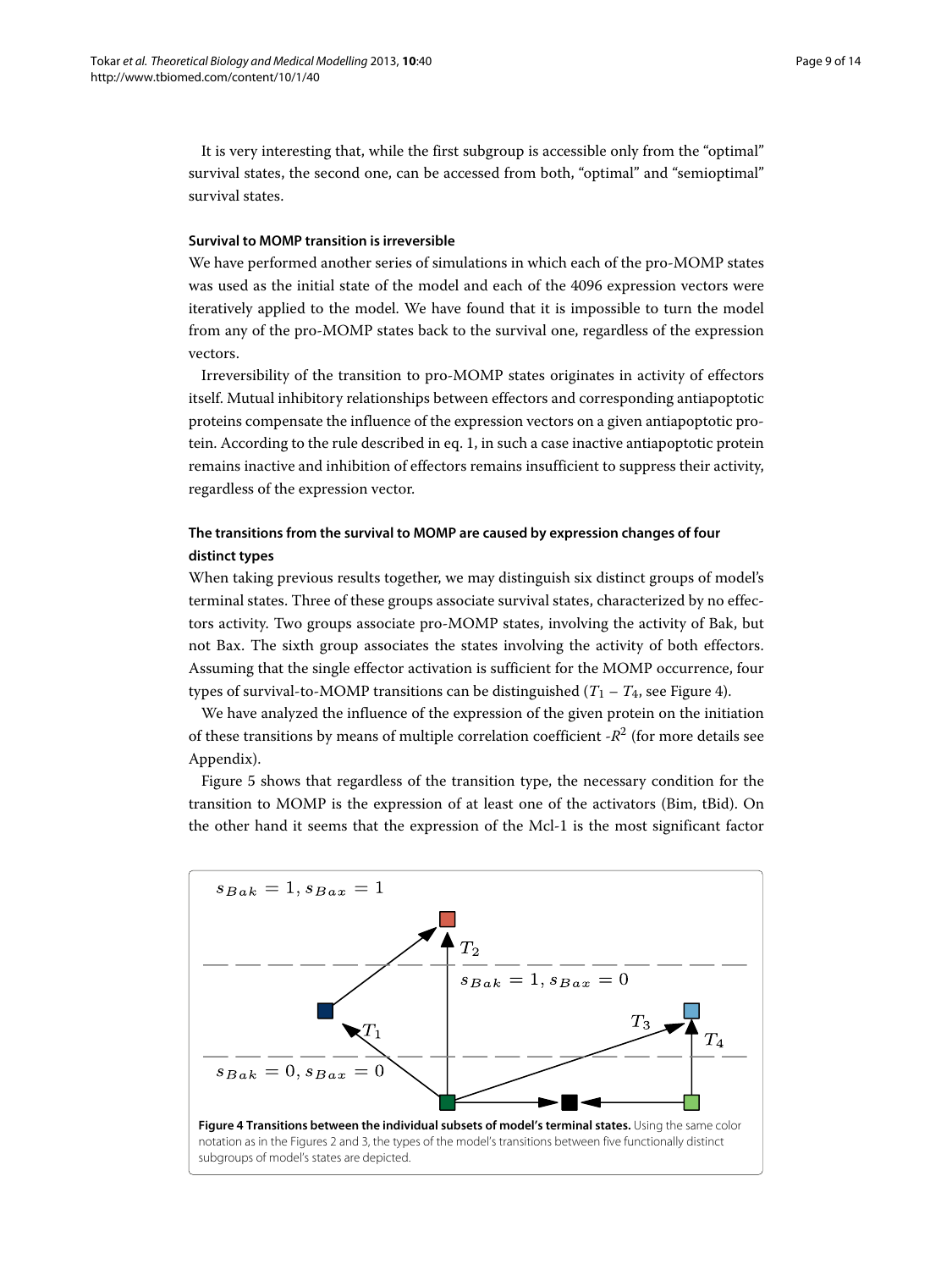Tokar *et al. Theoretical Biology and Medical Modelling* 2013, **10**:40 Page 10 of 14 Page 10 of 14 http://www.tbiomed.com/content/10/1/40



<span id="page-9-0"></span>that prevents the MOMP. The statistical importance of the expression of activators and the absence of Mcl-1 is common for both  $T_1$  and  $T_2$  transitions. Nevertheless, the transitions of type  $T_2$  - the activation of both effectors, additionally requires the absence of Bcl-B expression. This finding is not unexpected as the Bcl-B is the only inhibitor of Bax that is not suppressed by any of the BH3-only proteins [\[44\]](#page-13-5). Furthermore, the model predicts that after the  $T_1$  transition, the subsequent downregulation of Bcl-B can cause the additional activation of Bax (the arrow pointing from the dark blue square to the red one, Figure [4\)](#page-8-0).

Transitions of the type  $T_3$  are similar to the  $T_1$  and  $T_2$ . The only difference is that transitions of the type *T*<sup>3</sup> occurs only in presence of the Bcl-2 expression. In other words, expression of the antiapoptotic protein Bcl-2 prevents the transitions of type  $T_3$  and  $T_4$  – transitions from optimal survival states to "dark blue" and "red" pro-MOMP states. If model is located in one of the "light blue" states, subsequent down-regulation of Bcl-2 would allow its relocation to "dark blue" states (not depicted in Figure [4\)](#page-8-0), but not to "red" states.

The transitions of type *T*<sup>4</sup> are caused by lack of the Mcl-1 expression while involving the tBid expression. Since the number of semioptimal states is very small, the probability of *T*<sup>4</sup> transitions is low.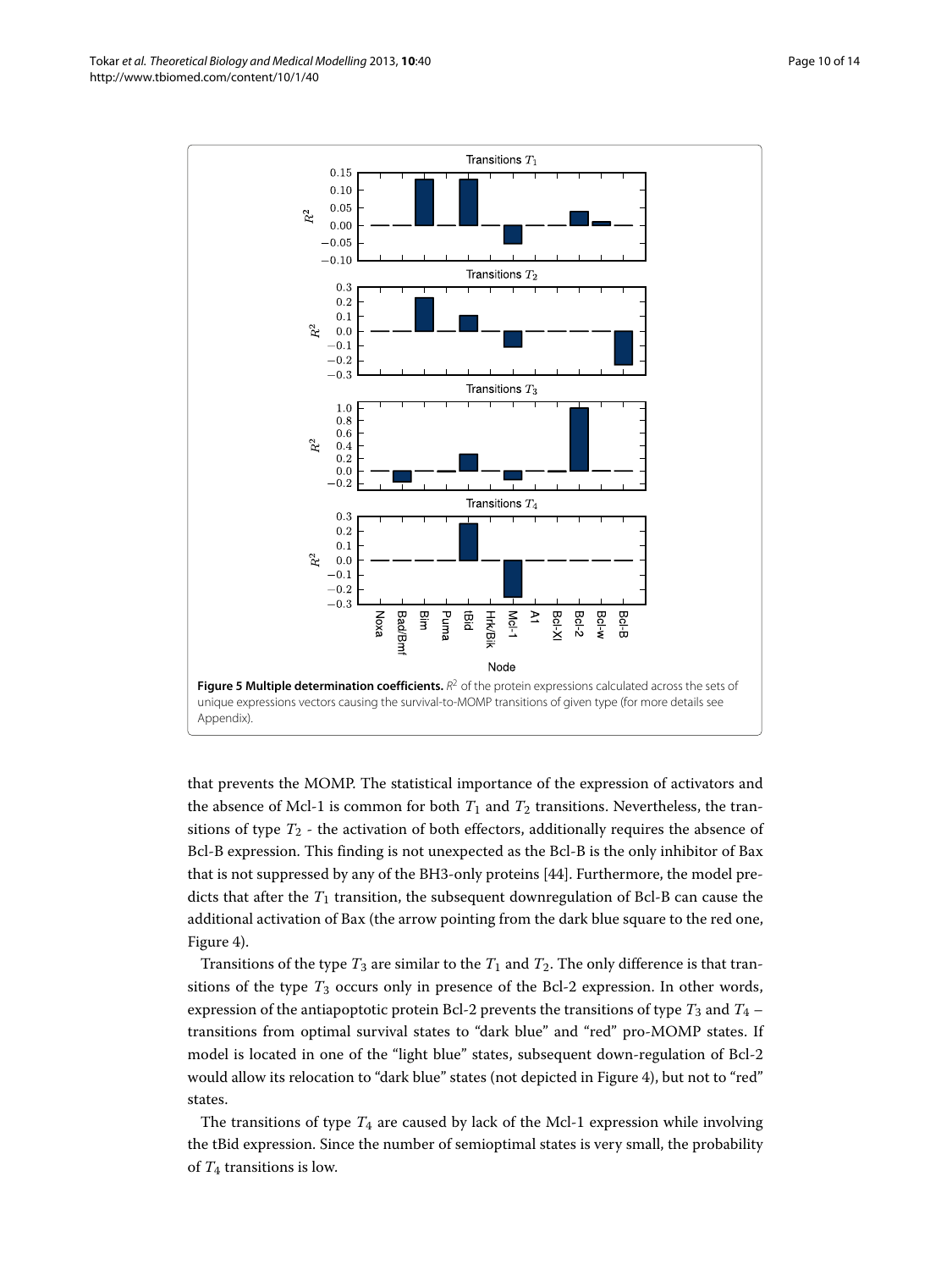We have found (data not shown) that the trapping of the model within the "trapping" state occurs as the antiapoptotic expression disproportionately dominates over the expression of BH3-only proteins. This points to the necessity of the balance between the presence and synthesis of the both pro- and antiapoptotic Bcl-2 proteins within the cell.

### **Discussion**

We have analyzed the Bcl-2 family interaction network using the Boolean networkbased computational model. Bcl-2 family members have been represented by nodes, with binary encoded activity. The active (ON state) of the given node represents the biologically active form of the represented protein. Nodes are mutually interacting according to the given transition rules and the pre-defined relationship matrix, representing the currently known interactions among the Bcl-2 proteins. In addition, the model operates under the influence of the vector of expressions that represent the biological conditions. Change of vector of expressions is the primary driving force of the Bcl-2 regulatory mechanism. The expression vector allows introduction of synthesis and the post-translational/-transcriptional activation of zymogens, if relevant for given protein.

Computational simulations of the model show that the majority of the expression vectors lead the Bcl-2 family into set of states avoiding Bax and/or Bak activation. Our results suggest, that once the antiapoptotic proteins significantly outnumber the BH3-only proteins' activity, the Bcl-2 family regulation may be seriously disrupted. Our model predicts, that once this happens, even the subsequent activation of proapoptotic BH3-only proteins cannot recover the proper MOMP. We have noted that the defects of MOMP regulation are often associated with presence of Mcl-1 activity. However, the existence of such "tumor facilitating" trap shows the importance of the balance between pro- and antiapoptotic proteins maintained by their continuous expression.

Depending on the current state of the Bcl-2 family, certain configurations of the incoming signals cause the activation of effectors Bak, and/or Bax. Statistically, the most important signals are the truncation of Bid to tBid, the activation of Bim and the downregulation of Mcl-1.

The ability of tBid to initiate apoptosis through MOMP has been well documented by numerous works [\[45](#page-13-6)[,47\]](#page-13-8). Similarly, extensive experimental support exists, proving that activation of Bim [\[48](#page-13-9)[-50\]](#page-13-10) and downregulation of Mcl-1 [\[51](#page-13-11)[,52\]](#page-13-12) lead to apoptosis in cells.

It seems that the BH3-only mediated activation of Bak requires less specific conditions, compared to the activation of Bax. This finding is well supported by several experimental works, suggesting that MOMP initiated by BH3-only proteins occurs mainly through the activation of Bak, not Bax [\[53](#page-13-13)[-56\]](#page-13-14). According to the model, the activation of Bax is associated with the downregulation of Bcl-w. Finally, our results confirm the irreversibility of the effectors activation, which has been previously experimentally shown [\[57-](#page-13-15)[59\]](#page-13-16).

In spite of the simplicity of the Boolean-based approach the model provides remarkable predictive and explanatory power. Moreover, the proposed model can be reutilized for further analyses of robustness and stability of Bcl-2 family regulation of apoptosis.

### <span id="page-10-0"></span>**Appendix: A calculation of multiple determination coefficients**

This analysis is utilized to compare the importance of the expression of particular proteins, with respect to the transition from certain group of states to another group of states.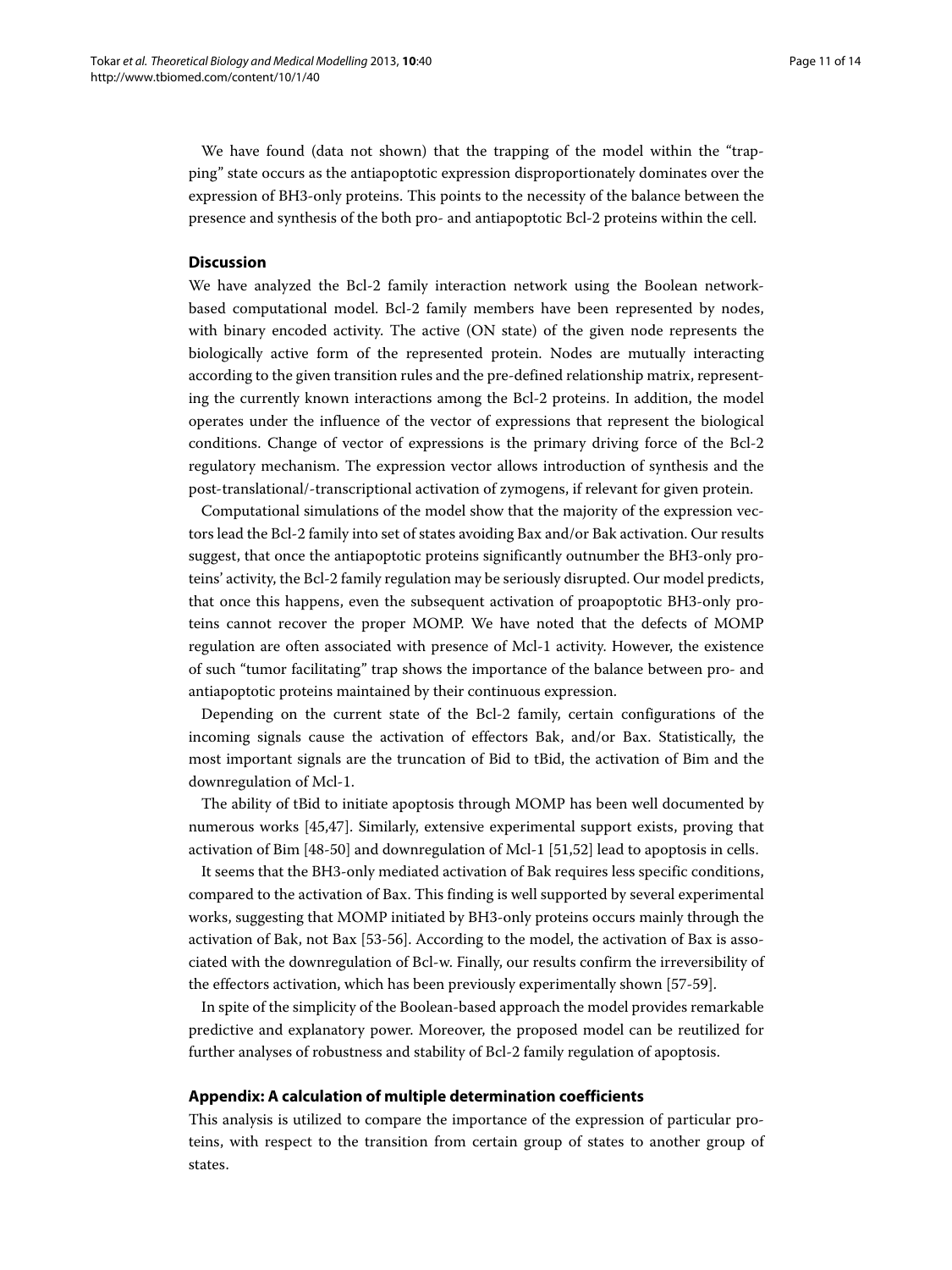Let's have set of *n* unique expression vectors  $-E = \{e_1, e_2, \ldots e_{12}\}$  that cause the studied transition. For each couple of nodes *i*, *j* we can calculate the phi coefficient:

*<sup>φ</sup>ij* <sup>=</sup> *<sup>n</sup>*11*n*<sup>00</sup> <sup>−</sup> *<sup>n</sup>*10*n*<sup>01</sup> <sup>√</sup>*n*1•*n*0•*n*•0*n*•<sup>1</sup> , (4)

where  $n_{00}$ ,  $n_{01}$ ,  $n_{10}$ ,  $n_{11}$ , are counts of the following combinations of values  $e_i$ ,  $e_j$  across the set of expression vectors:

|         | $e_i=1$         | $e_i=0$         | total          |
|---------|-----------------|-----------------|----------------|
| $e_i=1$ | $n_{11}$        | $n_{10}$        | $n_{1\bullet}$ |
| $e_i=0$ | $n_{01}$        | $n_{00}$        | $n_{0\bullet}$ |
| total   | $n_{\bullet 1}$ | $n_{\bullet 0}$ | n              |

The phi coefficient is a measure of association for two binary variables, similar to Pearson correlation coefficient [\[60\]](#page-13-17).

The matrix of phi coefficients -  $R_{\phi}$ , is then used as to calculate the coefficient of multiple determination –  $R^2$ :

$$
R_i^2 = c_i^T R_{\phi,i}^{-1} c_i,
$$
\n(5)

where the  $c_i$  is the vector of values  $\phi_{ij}$ ,  $j = 1, 2...12$ ,  $i \neq j$ .  $c_i$  is actually the vector of correlations between the independent variables and the target variable –  $e_i$ .  $c_i^T$  is the transpose of *c*. The  $R_{\phi,i}$  is the matrix  $R_{\phi}$ , reduced by removing the *i*-th line and *i*-th column.  $R_{\phi,i}$  is actually the matrix of correlations between the independent variables and  $R_{\phi,i}^{-1}$  is the inverse of the matrix  $R_{\phi,i}.$ 

Finally, the  $R_i^2$  was multiplied by  $-1$  if the count of  $e_i = 0$  appearances was greater than the count of  $e_i = 1$ , across the set of expressions – the expression of the *i*-th node was mostly absent among the expression vectors causing the given transition.

In case the values of  $i - th$  protein expression had no variability – either  $e_i = 0$ , or  $e_i = 1$  among all the expression vectors, the  $R_i^2$  was arbitrary set either to  $-1$ , or 1, respectively. The correlations of any of the other expression with the *ei* were then excluded from any other calculations. Such situation occurs in case of expression of Bcl-2 among the transitions of the type  $T_3$  (see Figure [4\)](#page-8-0).

#### **Competing interests**

The authors declare that they have no competing interests.

#### **Authors' contributions**

TT proposed the Boolean networks-based model of Bcl-2 family, implemented the model within the Python environment and performed most of the simulations. Furthermore, TT processed and analyzed the obtained data, prepared all the illustrations and major part of the manuscript. ZT participated on the implementation of the model and its simulations. Furthermore, ZT contributed to this study by critical revision of the manuscript. JU substantively contributed to this work, by extensive revision of the manuscript. Furthermore, JU gave the final approval of the version to be published. In addition, all the authors have contributed to this work, by numerous valuable ideas and proposals. All authors read and approved the final manuscript.

#### **Acknowledgements**

This work was funded by Slovak Research and Development Agency, grant no. APVV-0242-11, from the project SEPO-II, grant no. ITMS 26220120039, FP7 EU project CELIM 316310 and from the Scientific Grant Agency of the Ministry of Education of the Slovak Republic, grant no. VEGA-1/4019/07. Authors strongly appreciate this support.

Received: 29 January 2013 Accepted: 30 May 2013 Published: 14 June 2013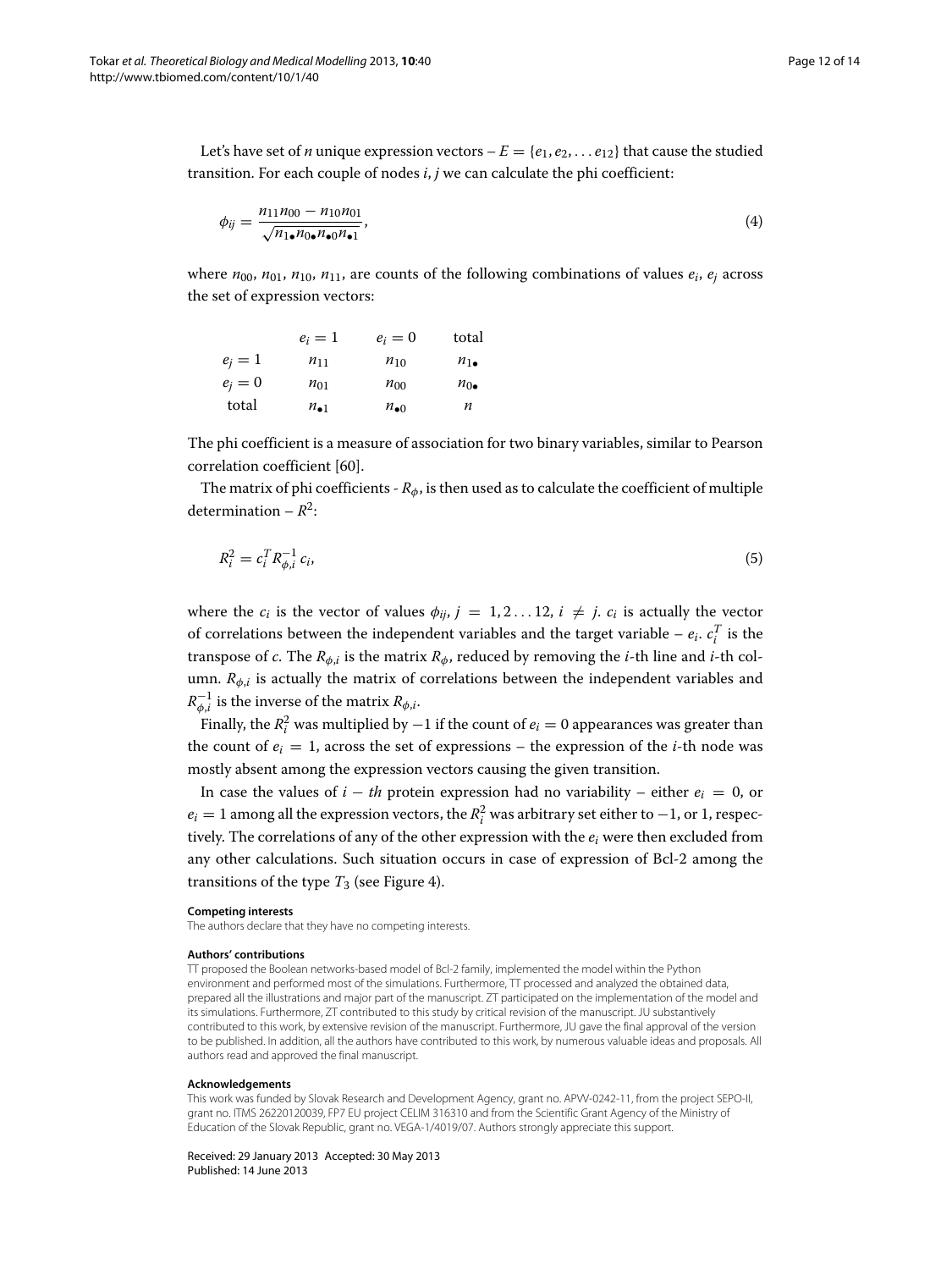#### **References**

- <span id="page-12-0"></span>1. Ulukava E, Acilan C, Yilmaz Y: **Apoptosis: why and how does it occur in biology?** Cell Biochem Funct 2011, **29:**468–80.
- <span id="page-12-1"></span>2. Wyllie AH: **"Where, o death, is thy sting?" A brief review of apoptosis biology.** Mol Neurobiol 2010, **42:**4–9.
- <span id="page-12-2"></span>3. Elmore S: **Apoptosis: a review of programmed cell death.** Toxicol Pathol 2007, **35:**495–516.
- <span id="page-12-3"></span>4. Mattson MP: **Neuronal life-and-death signaling, apoptosis, and neurodegenerative disorders.** Antioxid Redox Signal 2006, **8:**1997–2006.
- <span id="page-12-4"></span>5. Nagata S: **Apoptosis and autoimmune diseases.** Ann N Y Acad Sci 2010, **1209:**10–16.
- <span id="page-12-5"></span>6. Burz C, Berindan-Neagoe I, Balacescu O, Irimie A: **Apoptosis in cancer: Key molecular signaling pathways and therapy targets.** Acta Oncol 2009, **48:**811–821.
- 7. Fulda S: **Tumor resistance to apoptosis.** Int J Cancer 2009, **124:**511–515.
- <span id="page-12-6"></span>8. Strasser A, Cory S, Adams JM: **Deciphering the rules of programmed cell death to improve therapy of cancer and other diseases.** EMBO J 2011, **30:**3667–3683.
- <span id="page-12-7"></span>9. Strasser A, O'Connor L, Dixit VM: **Apoptosis signaling.** Annu Rev Biochem 2000, **69:**217–245.
- <span id="page-12-8"></span>10. Danial NN, Korsmeyer SJ: **Cell death: critical control points.** Cell 2004, **116:**205–219.
- <span id="page-12-9"></span>11. Chipuk JE, Green DR: **How do BCL-2 proteins induce mitochondrial outer membrane permeabilization?** Trends Cell Biol 2008, **18:**157–164.
- <span id="page-12-10"></span>12. Tait SWG, Green DR: **Mitochondria and cell death: outer membrane permeabilization and beyond.** Nat Rev Mol Cell Biol 2010, **11:**621–632.
- <span id="page-12-11"></span>13. Landes T, Martinou JC: **Mitochondrial outer membrane permeabilization during apoptosis: the role of mitochondrial fission.** Biochim Biophys Acta 2011, **1813:**540–545.
- <span id="page-12-12"></span>14. Mace PD, Riedl SJ: **Molecular cell death platforms and assemblies.** Curr Opin Cell Biol 2010, **22:**828–836.
- 15. Perez-Paya E, Orzaez M, Mondragon L, Wolan D, Wells JA, Messequer A, Vincent MJ: **Molecules that modulate Apaf-1 activity.** Med Res Rev 2011, **31:**649–675.
- <span id="page-12-13"></span>16. Kulikov AV, Shilov ES, Mufazalov IA, Gogvadze V, Nedospasov SA, Zhivotinsky B: **Cytochrome c: the Achilles' heel in apoptosis.** Cell Mol Life Sci 2012, **69:**1787–1797.
- <span id="page-12-14"></span>17. Wurstle ML, Laussmann MA, Rehm M: **The central role of initiator caspase-9 in apoptosis signal transduction and the regulation of its activation and activity on the apoptosome.** Exp Cell Res 2012, **318:**1213–1220.
- <span id="page-12-15"></span>18. Martinez-Ruiz G, Maldonado V, Caballos-Cancino G, Grajeda JP, Melendez-Zajgla J: **Role of Smac/DIABLO in cancer progression.** *I Exp Clin Cancer Res* 2008, 27:48.
- <span id="page-12-16"></span>19. Olsson M, Zhivotinsky B: **Capases and cancer.** Cell Death Differ 2011, **18:**1441–1449.
- <span id="page-12-17"></span>20. Green DR, Amarate-Mendes GB: **The point of no return: mitochondria, caspases, and the commitment to cell death.** Results Probl Cell Differ 1999, **24:**45–61.
- <span id="page-12-18"></span>21. Wallach D, Kang TB, Kovalenko A: **The extrinsic cell death pathway and the elan mortel.** Cell Death Differ 2008, **15:**1533–1541.
- <span id="page-12-19"></span>22. Estaquier J, Vallette F, Vayssiere JL, Mignotte B: **The mitochondrial pathways of apoptosis.** Adv Exp Med Biol 2012, **942:**157–183.
- <span id="page-12-20"></span>23. Chen C, Cui J, Zhang W, Shen P: **Robustness analysis identifies the plausible model of the Bcl-2 apoptotic switch.** FEBS Lett 2007, **581:**5143–5150.
- <span id="page-12-21"></span>24. Cui J, Chen C, Lu H, Sun T, Shen P: **Two independent positive feedbacks and bistability in the Bcl-2 apoptotic switch.** PLoS ONE 2008, **3:**1469.
- 25. Sun T, Lin X, Wei Y, Xu Y, Shen P: **Evaluating bistability of Bax activation switch.** FEBS Lett 2010, **584:**954–960.
- <span id="page-12-22"></span>26. Tokar T, Ulicny J: **Computational study of Bcl-2 apoptotic switch.** Physica A 2012, **391:**6212–6225.
- <span id="page-12-23"></span>27. Bagci EZ, Vodovotz Y, Billiar TR, Ermentrout GB, Bahar I: **Bistability in Apoptosis: Roles of Bax, Bcl-2, and Mitochondrial Permeability Transition Pores.** Biophys J 2006, **90:**1546–1559.
- 28. Abeck JG, Burke JM, Aldridge BB, Zhang M, Lauffenburger DA, Sorger PK: **Quantitative analysis of pathways controlling extrinsic apoptosis in single cells.** Mole Cell 2008, **30:**11–25.
- <span id="page-12-24"></span>29. Harrington H, Lo KL, Ghosh S, Tung K: **Construction and analysis of a modular model of caspase activation in apoptosis.** Theor Biol Med Model 2008, **90:**1546–1559.
- <span id="page-12-25"></span>30. Schlatter R, Schmich K, Avalos Vizcarra I, Scheurich P, Sauter T, Borner C, Ederer M, Merfort I, Sawodny O: **ON/OFF and beyond–a boolean model of apoptosis.** PLoS Comput Biol 2009, **5:**e1000595.
- <span id="page-12-26"></span>31. Chen L, Willis SN, Wei A, Smith BJ, Fletcher JI, Hinds MG, Colman PM, Day CL, Adams JM, Huang DCS: **Differential targeting of prosurvival Bcl-2 proteins by their BH3-Only ligands allows complementary apoptotic function.** Molecular Cell 2005, **17:**393–403.
- <span id="page-12-27"></span>32. Dai H, Meng XW, Lee SH, Schneider PA, Kaufmann SH: **Context-dependent Bcl-2/Bak interactions regulate lymphoid cell apoptosis.** J Biol Chem 2009, **284:**18311–18322.
- <span id="page-12-28"></span>33. Düssmann H, Rehm M, Concannon CG, Anguissola S, Würstle M, Kacmar S, Völler P, Huber HJ, Prehn JHM: **Single-cell quantification of Bax activation and mathematical modelling suggest pore formation on minimal mitochondrial Bax accumulation.** Cell Death Diff 2009, **17:**278–290.
- <span id="page-12-29"></span>34. Lindner AU, Concannon CG, Boukes GJ, Cannon MD, Llambi F, Ryan D, Boland K, Kehoe J, McNamara DA, Murray F: **Systems analysis of BCL2 protein family interactions establishes a model to predict responses to chemotherapy.** Cancer Res 2013, **73:**519–528.
- <span id="page-12-30"></span>35. Mai Z, Liu H: **Boolean network-based analysis of the apoptosis network: Irreversible apoptosis and stable surviving.** J Theor Biol 2009, **259:**760–769.
- <span id="page-12-31"></span>36. Kauffman SA: **Metabolic stability and epigenesis in randomly constructed genetic nets.** J Theor Biol 1969, **22:**437–467.
- <span id="page-12-32"></span>37. Helikar T, Kochi N, Konvalina J, Rogers JA: **Boolean modeling of biochemical networks.** Open Bioinform J 2011, **5:**16–25.
- <span id="page-12-33"></span>38. Calzolari D, Paternostro D, Harrington PLJ, Piermarocchi C, Duxbury PM: **Selective control of the apoptosis signaling network in heterogenous cell populations.** PLoS One 2007, **2:**e547.